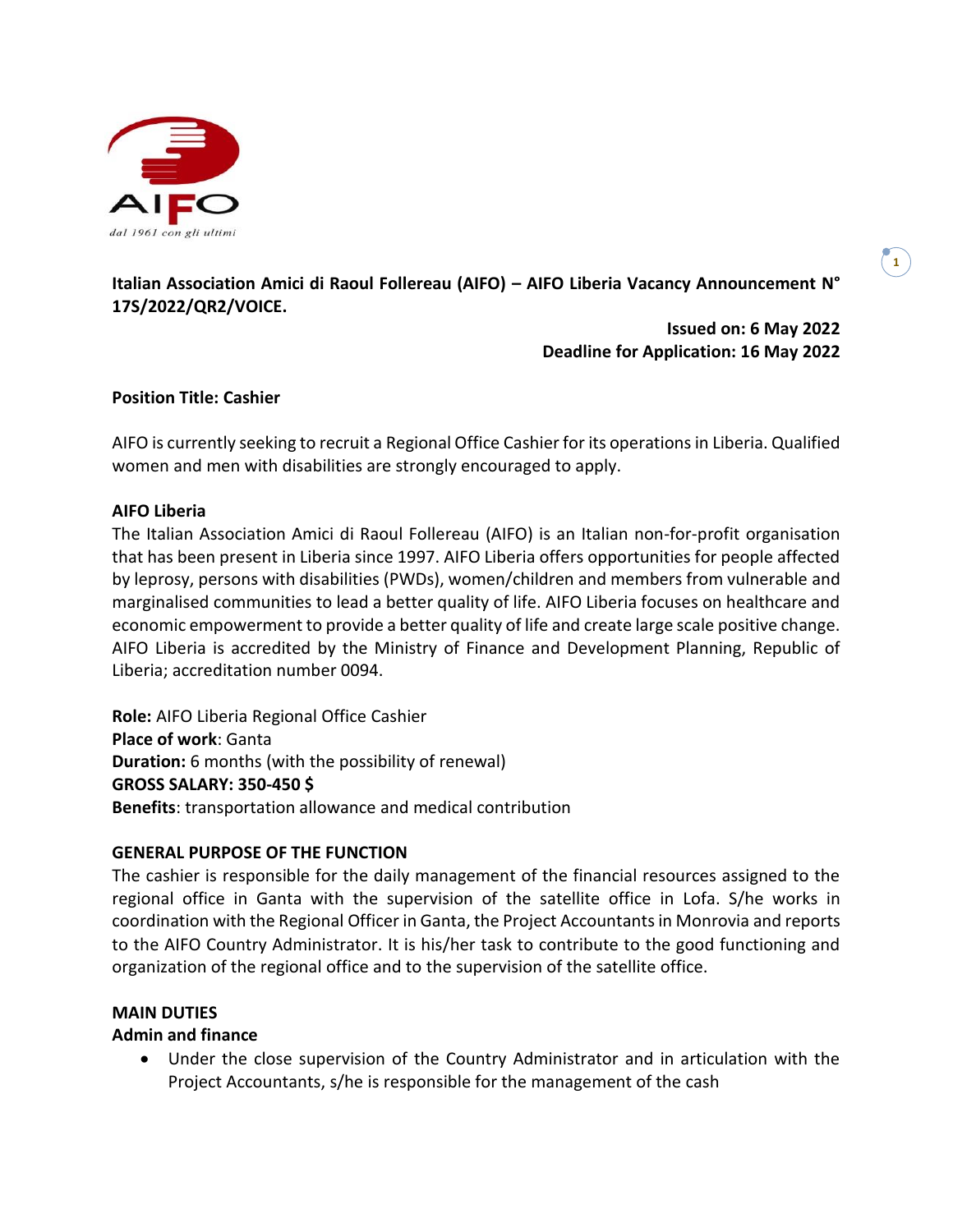- Ensure payments in cash and bank, implemented as required by AIFO LIBERIA's financial policies and donor guidelines.
- Maintain high level accuracy in preparing bank transfer, issuing cheque and cash payment.
- Keying payment vouchers into cash book and bank book and ensure the cash closing balances reconcile with the cash at hand.
- Prepare monthly cash declaration and bank reconciliation.
- Immediately report any discrepancy in cash to the supervisor.
- Undertake timely filing of all vouchers produced in Regional Office and received from field offices.
- Each month collect staffs' timesheets and pay slips for submission to head office.
- Ensure Regional office financial report and supporting documents are send to head office before the end of the month.
- Read and become familiar with AIFO LIBERIA finance policies, procedures and guidelines as they relate to the duties of a cashier. For example, ensure a good understanding of AIFO LIBERIA Chart of Accounts and T Codes.
- Prepare consumption report for AIFO Regional office fleet.
- Serve as representative of finance department and support the regional office during meeting and training.
- Other duties as assigned.

#### **Logistic**

- Ensures efficient management of the material resources of the Ganta regional office and supports the Lofa satellite office;
- Ensures rigorous recording of all resources used by the organisation in the implementation of activities and their operation of the Ganta regional office and supports the Lofa satellite office;
- Ensures the permanent updating of the inventory of the Ganta regional office and that of the Lofa satellite office;
- Collaborates on the logistical tasks related to the organisation of events, meetings and interviews carried out by the Ganta regional office and supports the Lofa regional office.
- Ensures that all procedures related to the management of motorbikes are correctly followed (motorbikes request, trip registration maps, check-in of the vehicle conditions, motorbikes use regulations, storage of documents, etc.) in coordination with the Regional Coordinator and the Community Workers.
- Collaborates with the Regional Coordinator, under the supervision of the Country Administrator, to carry out the regular maintenance and repair of all motorbikes in service in the Ganta and Lofa offices, supervising the issues to be dealt with workshops and suppliers;
- Ensures compliance with legal obligations regarding all motorbike documentation.